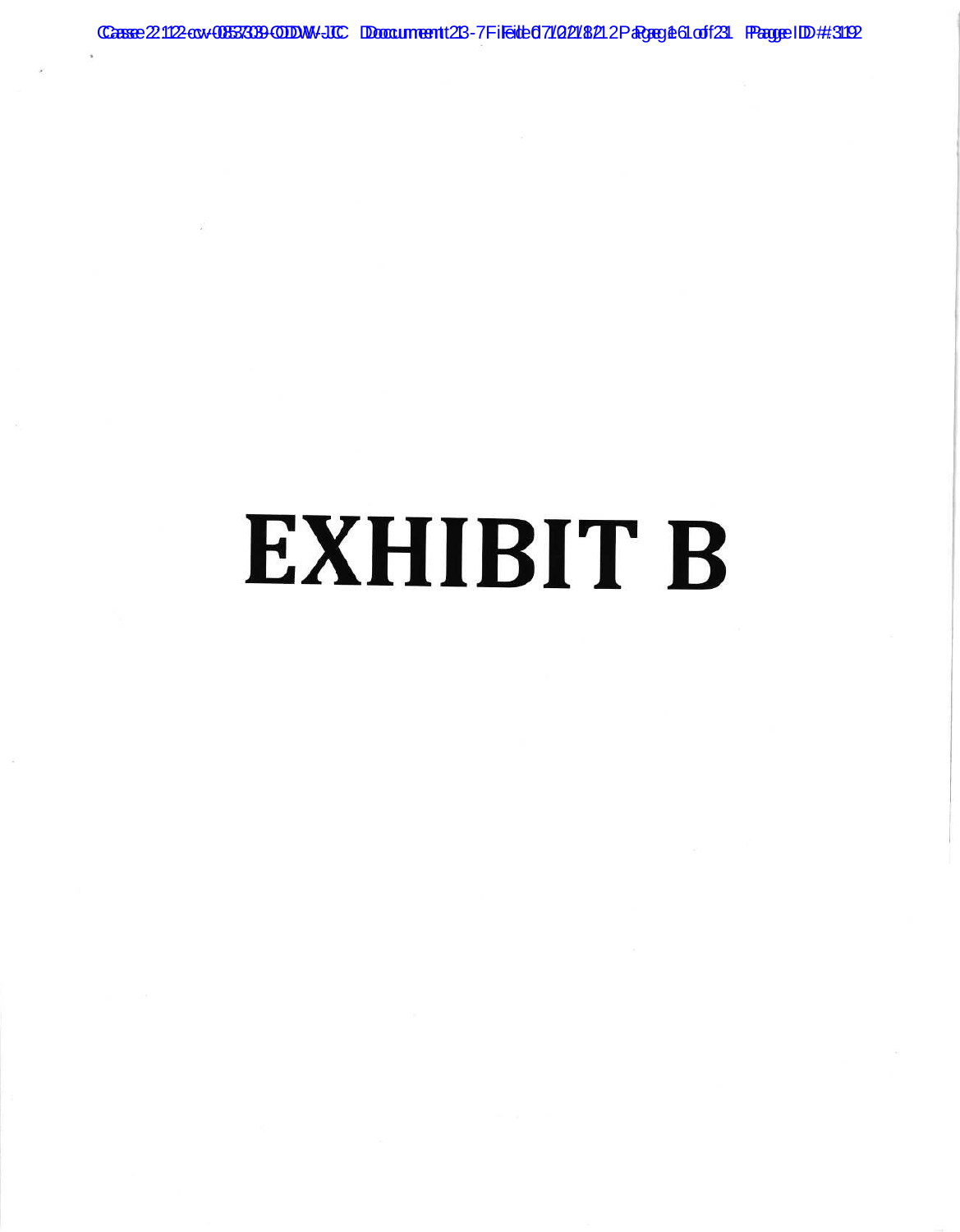## COPYRIGHT ASSIGNMENT AGREEMENT

This Copyright Assignment Agreement is dated effective as of December 20, 2011, by and among Heartbreaker Digital LLC ("Assignor") and AF Holdings. LLC, a Nevis limited liability company ("Assignee").

For good and valuable consideration, the receipt and sufficiency of which are hereby acknowledged, the parties agree as follows:

Assignment. Assignor hereby irrevocably assigns, conveys and otherwise  $\mathbf{1}$ . transfers to Assignee, and its respective successors, licensees, and assigns, all rights, title and interest worldwide in and to that certain work titled "Popular Demand" and associated with copyright registration number PA0001754383 (collectively the "Work") and all proprietary rights therein, including, without limitation, all copyrights, trademarks, design patents, trade secret rights, moral rights, and all contract and licensing rights, and all claims and causes of action of respect to any of the foregoing, whether now known or hereafter to become known. In the event Assignor has any right in the Work which cannot be assigned. Assignor agrees to waive enforcement worldwide of such right against Assignee, its distributors, and customers or, if necessary, exclusively license such right worldwide to Assignee. These rights may be assigned by Assignee.

 $\overline{2}$ . Representations and Warranties. Assignor represents and warrants that: (a) the Work was created solely by Assignor. Assignor's full-time employees during the course of their employment, or independent contractors who assigned all right, title and interest in their work to Assignor; (b) Assignor is the owner of all rights, title and interest in the tangible forms of the Work and all intellectual property rights protecting them: (c) the Work and the intellectual property rights protecting them are free and clear of all encumbrances, including, without limitation, security interests, licenses, liens, charges or other restrictions: (d) the use, reproduction, distribution, or modification of the Work does not and will not violate the rights of any third parties in the Work including, but not limited to, trade secrets, publicity, privacy, copyrights, and patents; (e) the Work is not in the public domain; and (f) Assignor has full power and authority to make and enter into this Agreement. Assignor agrees to defend, indemnify, and hold harmless Assignee, its officers, directors and employees for any claims, suits or proceedings alleging breach of these warranties.

3. Entire Agreement. This Agreement constitutes the entire agreement between Assignor and Assignee with respect to the subject matter herein and supersedes any prior or contemporaneous agreements, written or oral.

Modifications. This Agreement may be modified only by a written agreement signed by both Assignor and Assignee.

5. Governing Law. This Agreement shall be governed by and enforced in accordance with the State of California and the Ninth Circuit, without giving effect to any conflicts of laws principles.